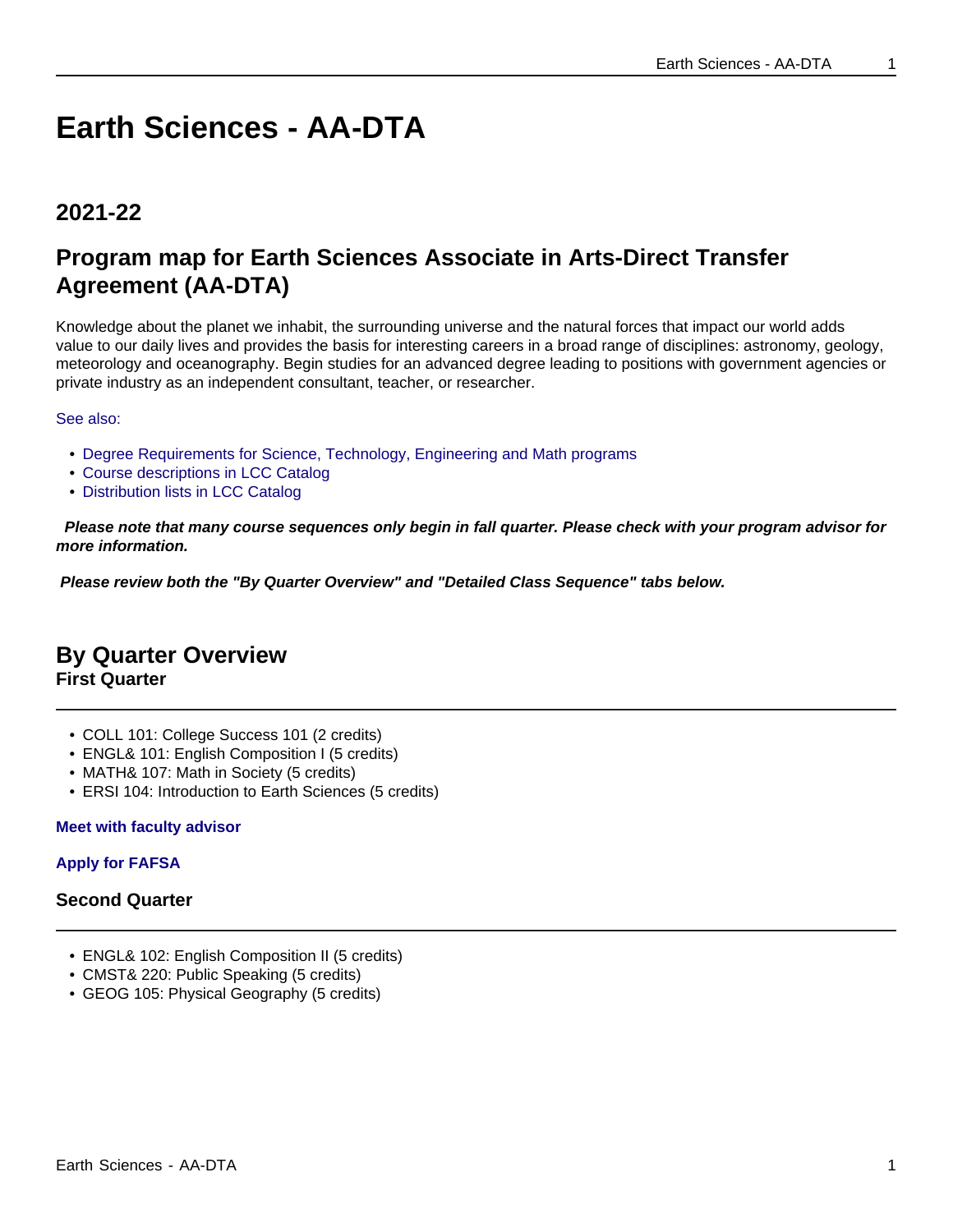### **Meet with faculty advisor**

**Decide on transfer university; research transfer requirements; contact transfer university advisor**

## **Third Quarter**

- SPAN& 121: Spanish I (5 credits)
- BIOL& 100: Survey of Biology (5 credits)
- GEOL 118: Historical Geology (5 credits)

#### **Meet with faculty advisor**

## **Fourth Quarter**

- ANTH& 100: Survey of Anthropology (5 credits)
- HIST& 126: World Civilizations I (5 credits)
- OCEA& 101: Intro to Oceanography (5 credits)

#### **Meet with faculty advisor**

#### **Apply for FAFSA**

**Contact transfer university advisor Apply to transfer university**

#### **Fifth Quarter**

- HIST& 127: World Civilizations II (5 credits)
- SOC& 101: Intro to Sociology (5 credits)
- ENVS 150: Environment and Society (5 credits)

## **Meet with faculty advisor Apply for Spring graduation**

## **Sixth Quarter**

- ANTH& 205: Biological Anthropology (5 credits)
- ART 100: Art Appreciation (5 credits)
- GEOL& 208: Geology of the Pacific Northwest (5 credits)

#### **Spring Graduation**

## **Detailed Class Sequence**

## **1. College Success**

COLL 101: College Success 101 (2 credits)

## **2. Communications Requirement**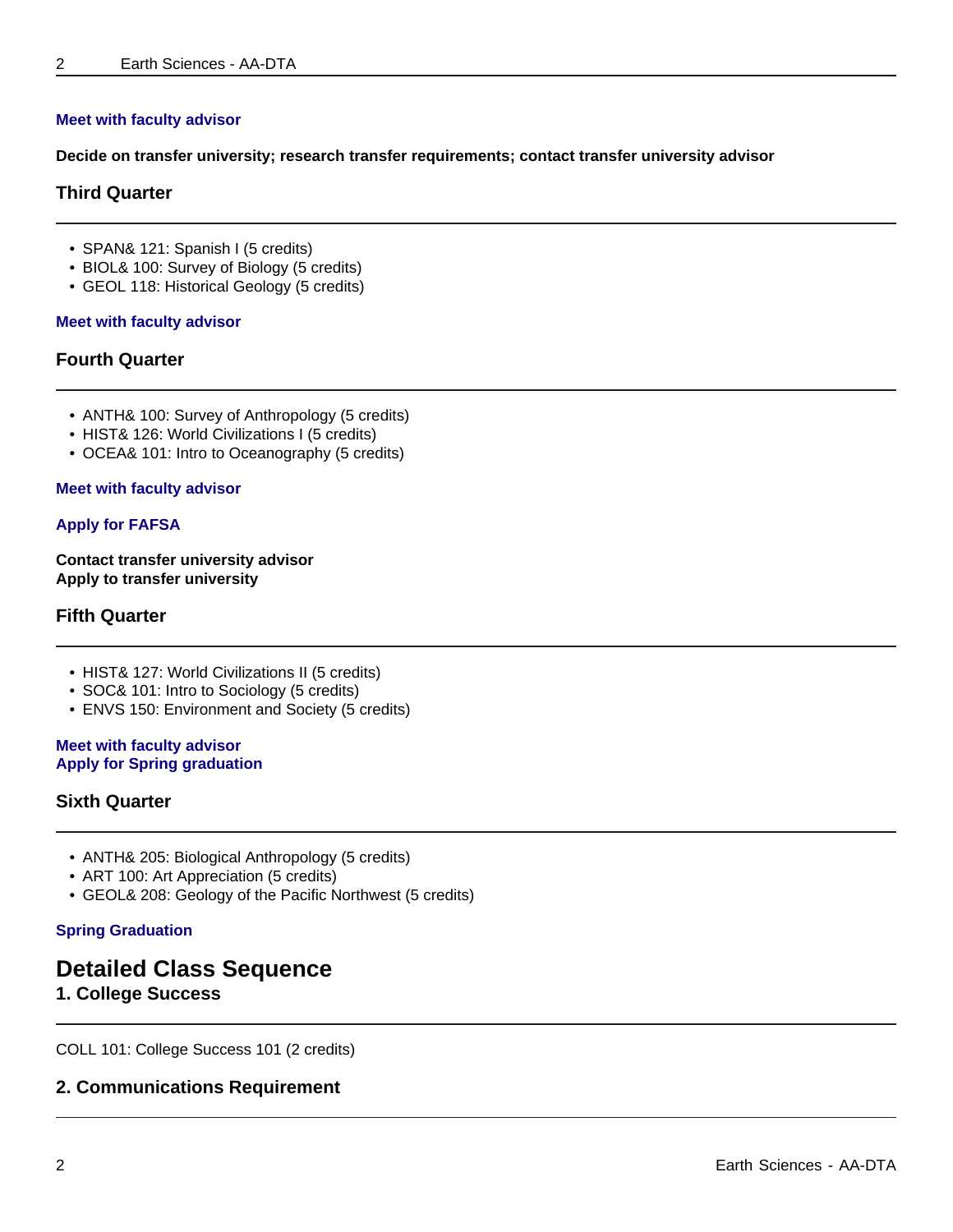ENGL& 101: English Comp I (5 credits)

• Prerequisites: College level reading and writing skills or completion of ENGL 099 or TECH 105 with a grade of C or better.

## **3. Quantitative Requirement**

MATH& 107: Math in Society (5 credits)

• Prerequisites: C or better in MATH 97 or MATH 98

## **4. Natural Sciences Requirement**

ERSI 104: Introduction to Earth Sciences (5 credits)

## **5. Communications Requirement**

ENGL& 102: English Composition II (5 credits)

• Prerequisite: ENGL& 101

## **6. Communications Requirement**

CMST& 220: Public Speaking (5 credits)

## **7. Natural Sciences Requirement**

GEOG 105: Physical Geography (5 credits)

## **8. Humanities Requirement**

SPAN& 121: Spanish 1 (5 credits)

## **9. Natural Sciences Requirement**

BIOL& 100: Survey of Biology (5 credits)

## **10. Elective**

GEOL 118: Historical Geology

## **11. Social Sciences / Diversity Requirement**

ANTH&100: Survey of Anthropology (5 credits)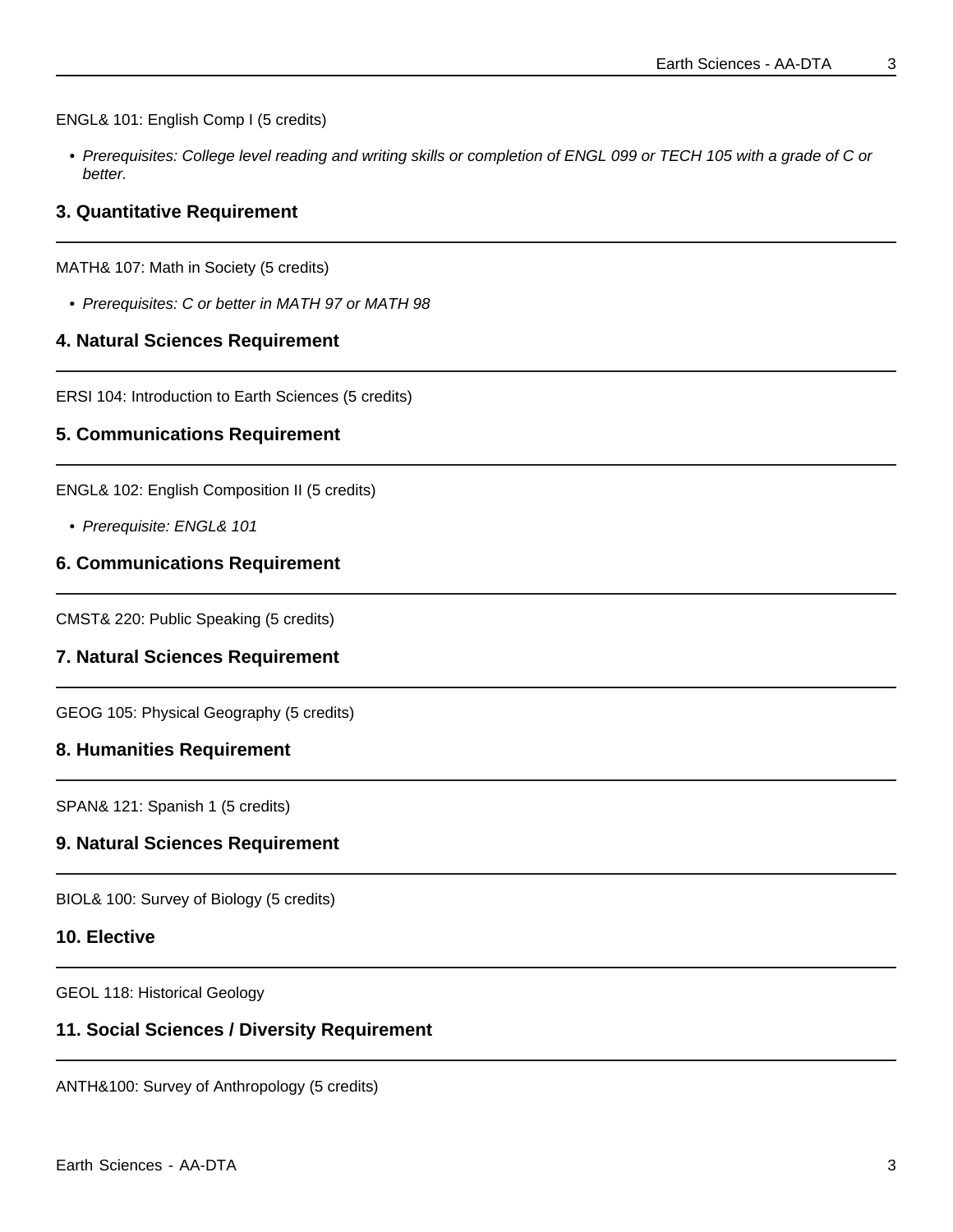• Fulfills [DIVR] requirement at WSU

## **12. Humanities Requirement**

HIST& 126: World Civilization I (5 credits)

## **13. Elective**

OCEA& 101: Intro to Oceanography (5 credits)

### **14. Social Sciences Requirement**

HIST& 127: World Civilization II (5 credits)

## **15. Social Sciences Requirement**

SOC& 101: Intro to Sociology (5 credits)

#### **16. Elective**

ENVS 150: Environment and Society (5 credits)

## **17. Elective**

ANTH& 205: Biological Anthropology (5 credits)

## **18. Humanities Requirement**

ART 100: Art Appreciation (5 credits)

#### **19. Elective**

GEOL& 208: Geology of the Pacific Northwest (5 credits)

## **Program Maps for Science, Technology, Engineering and Math (STEM)**

- Bioengineering and Chemical Pre-Engineering AS-T (Bioengineering Option)
- Bioengineering and Chemical Pre-Engineering AS-T (Chemical Engineering Option)
- Biological Sciences AS-T
- Biology DTA/MRP
- Chemistry AS-T
- Computer and Electrical Pre-Engineering AS-T (2 Year Option)
- Computer and Electrical Pre-Engineering AS-T (3 Year Option)
- Computer Science AST
- Computer Science AST (WSUV)